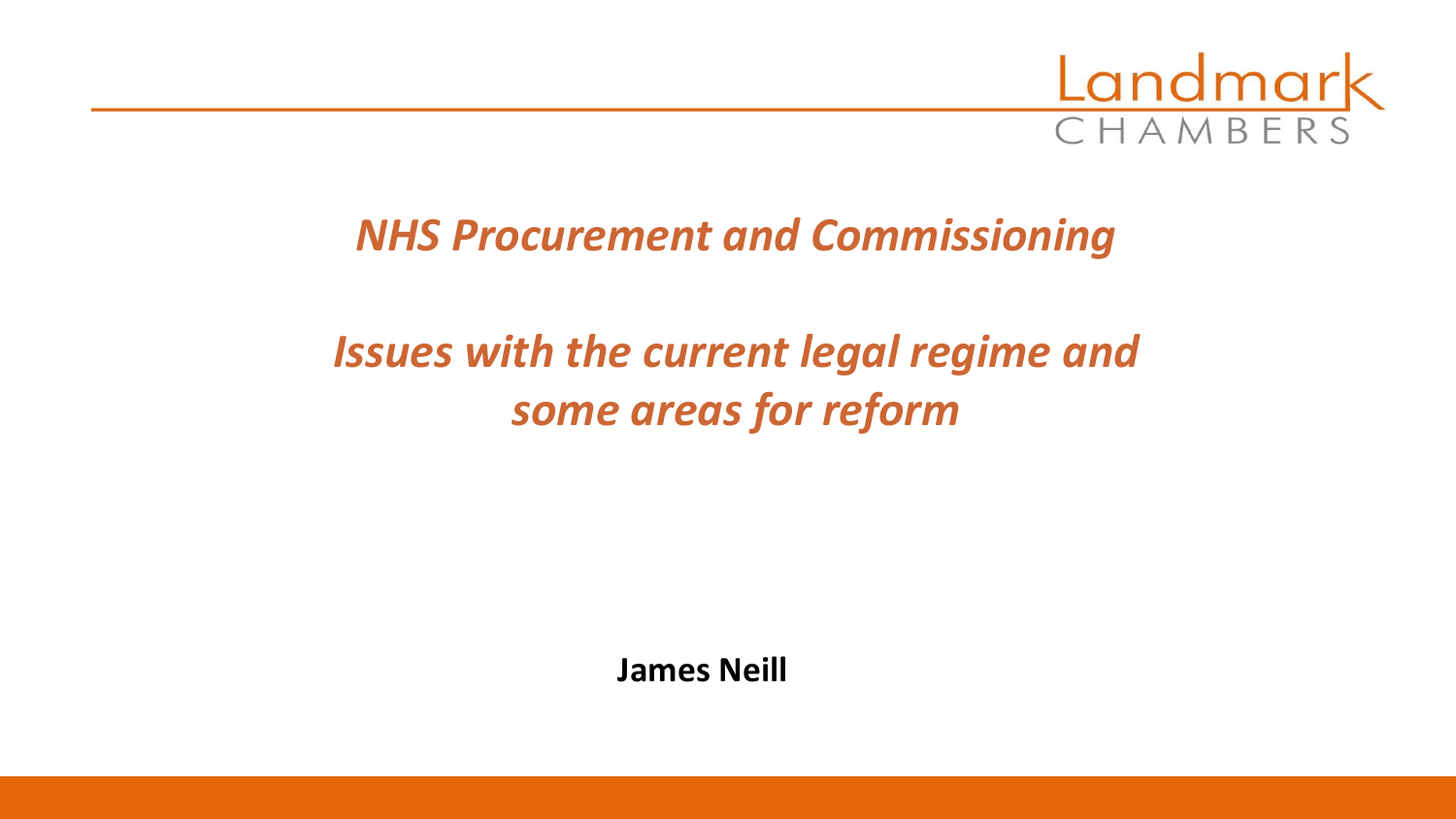#### **2012 Act reforms on the political agenda?**

 $\frac{1}{\sqrt{2}}$ 



The government is understood to be considering whether to scrap some of the controversial NHS reforms introduced by the coalition in England in 2012.

The changes included abolishing primary care trusts and replacing them with new local clinical commissioning groups.

Health campaigners and the doctors' union, the BMA, say the reorganisation was

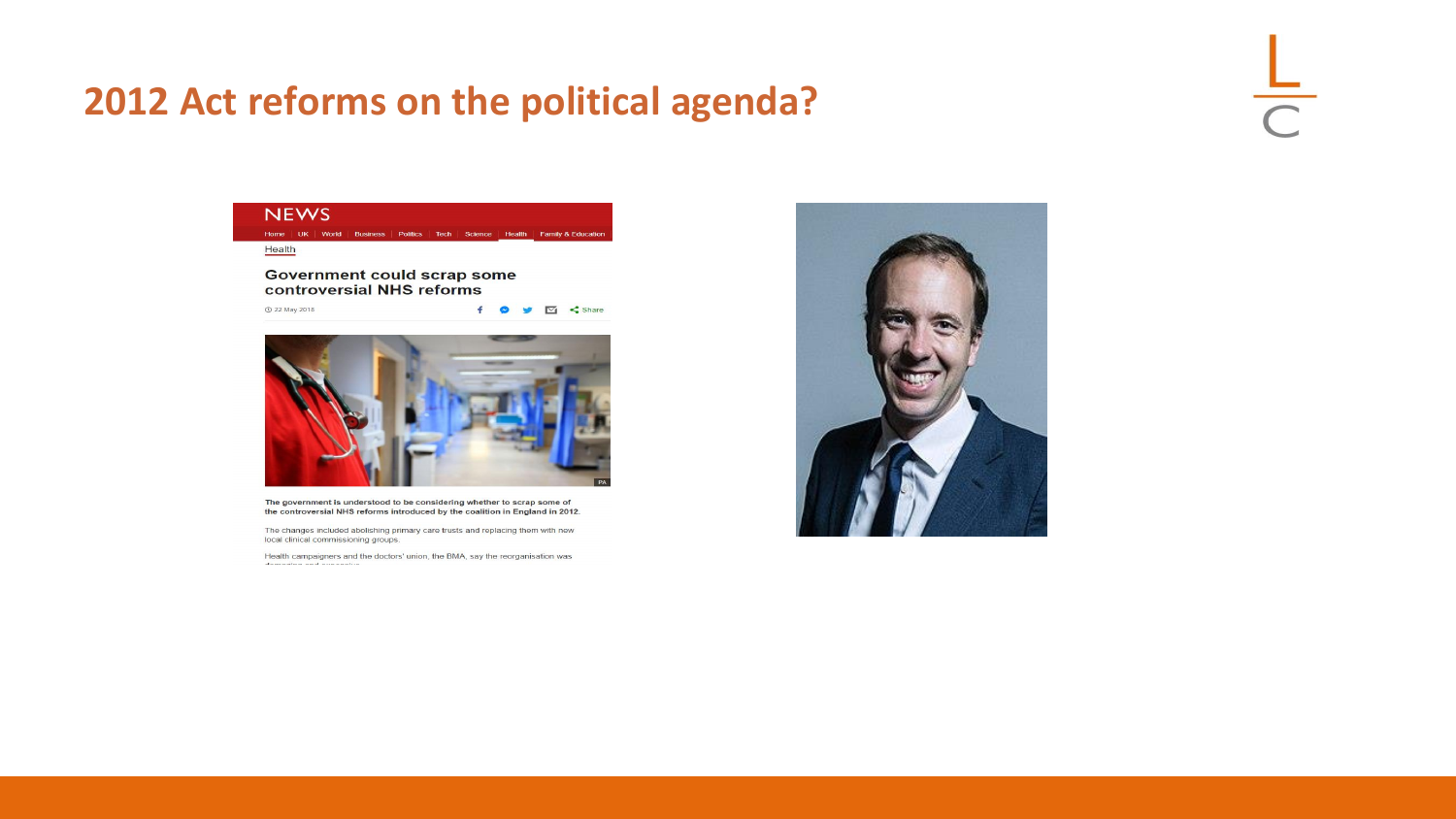#### **Content**

 $rac{L}{C}$ 

- **Part 1**: Price Competition
- **Part 2**: Duty to Advertise
- **Part 3**: Remedies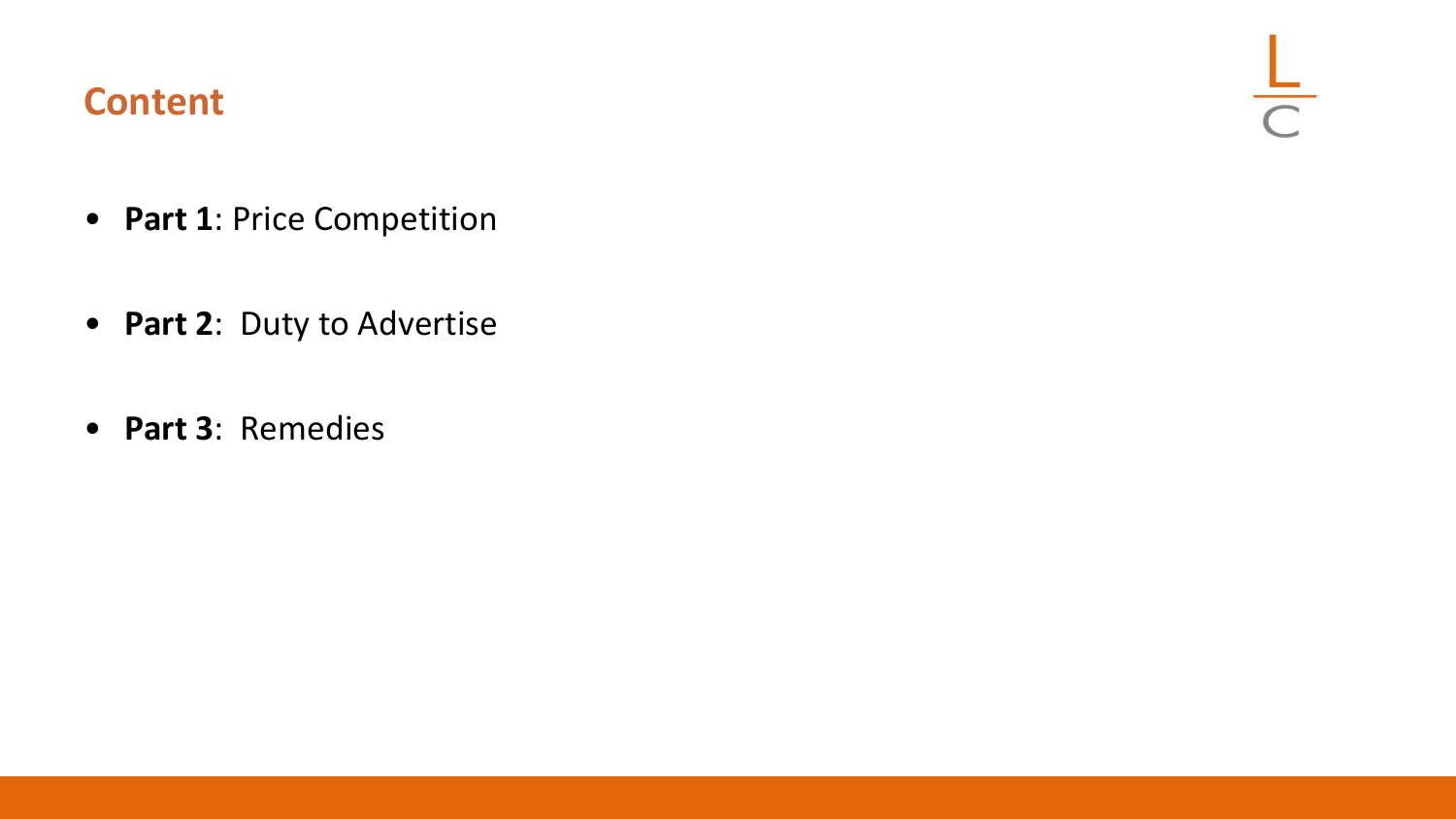### **The layers of duties**

- Public Contract Regulations 2015 (implementing the 2014 Public Procurement Directive)
- NHS Act 2006 (as amended by HASC 2012)
- NHS Commissioning Board and CCGs (Responsibilities and Standing Rules Regs) 2012
- NHS Procurement, Patient Choice and Competition (No.2) Regs 2013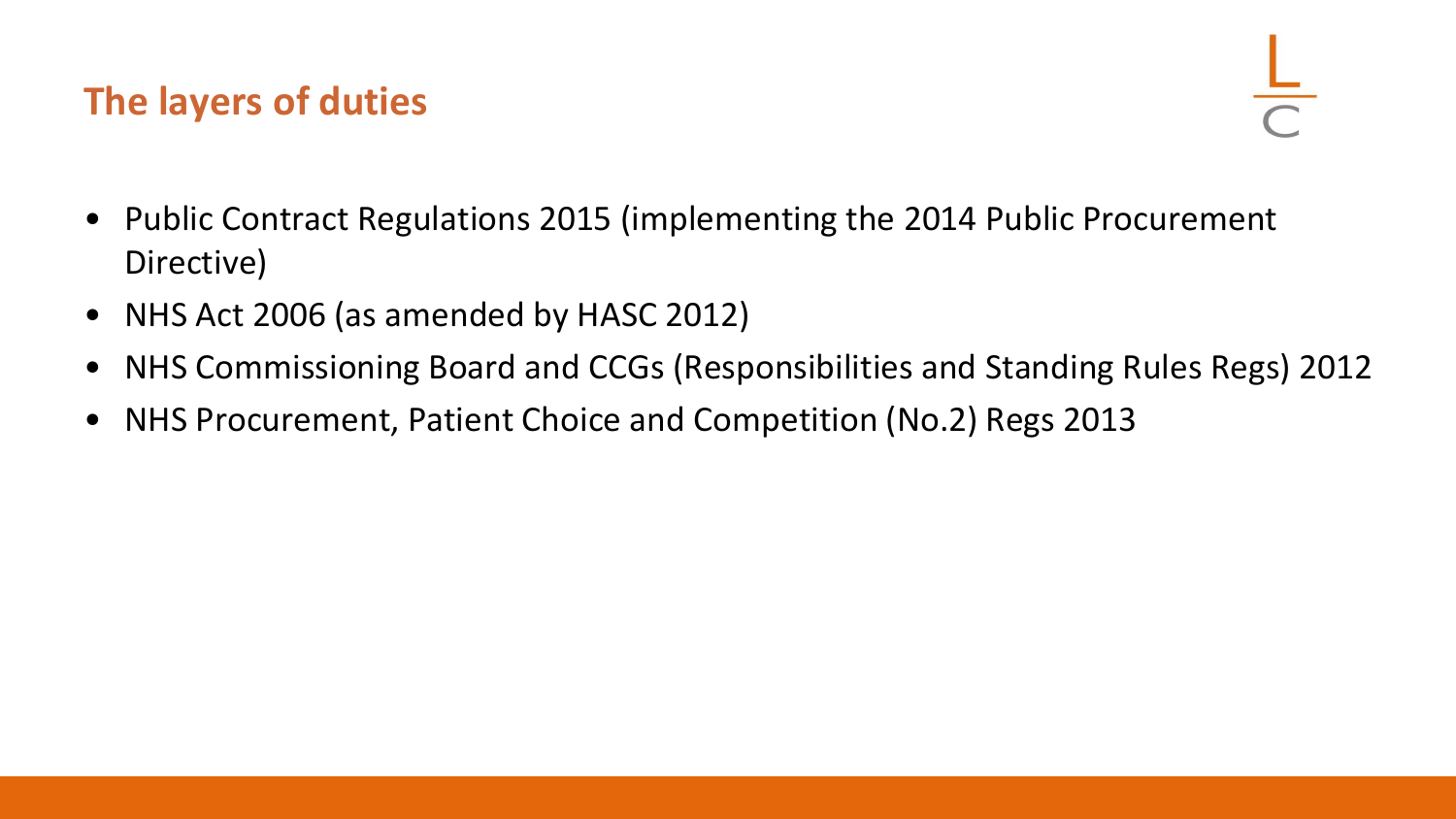#### **Price competition**

• Section 115 HASC 2012:

(1) If a health care service is specified in the national tariff (as to which, see section 116), the price payable for the provision of that service for the purposes of the NHS is (subject to sections 124 and 125) such price as is determined in accordance with the national tariff on the basis of the price (referred to in this Chapter as "the national price") specified in the national tariff for that service.

(2) If a health care service is not specified in the national tariff, the price payable for the provision of that service for the purposes of the NHS is such price as is determined in accordance with the rules provided for in the national tariff for that purpose.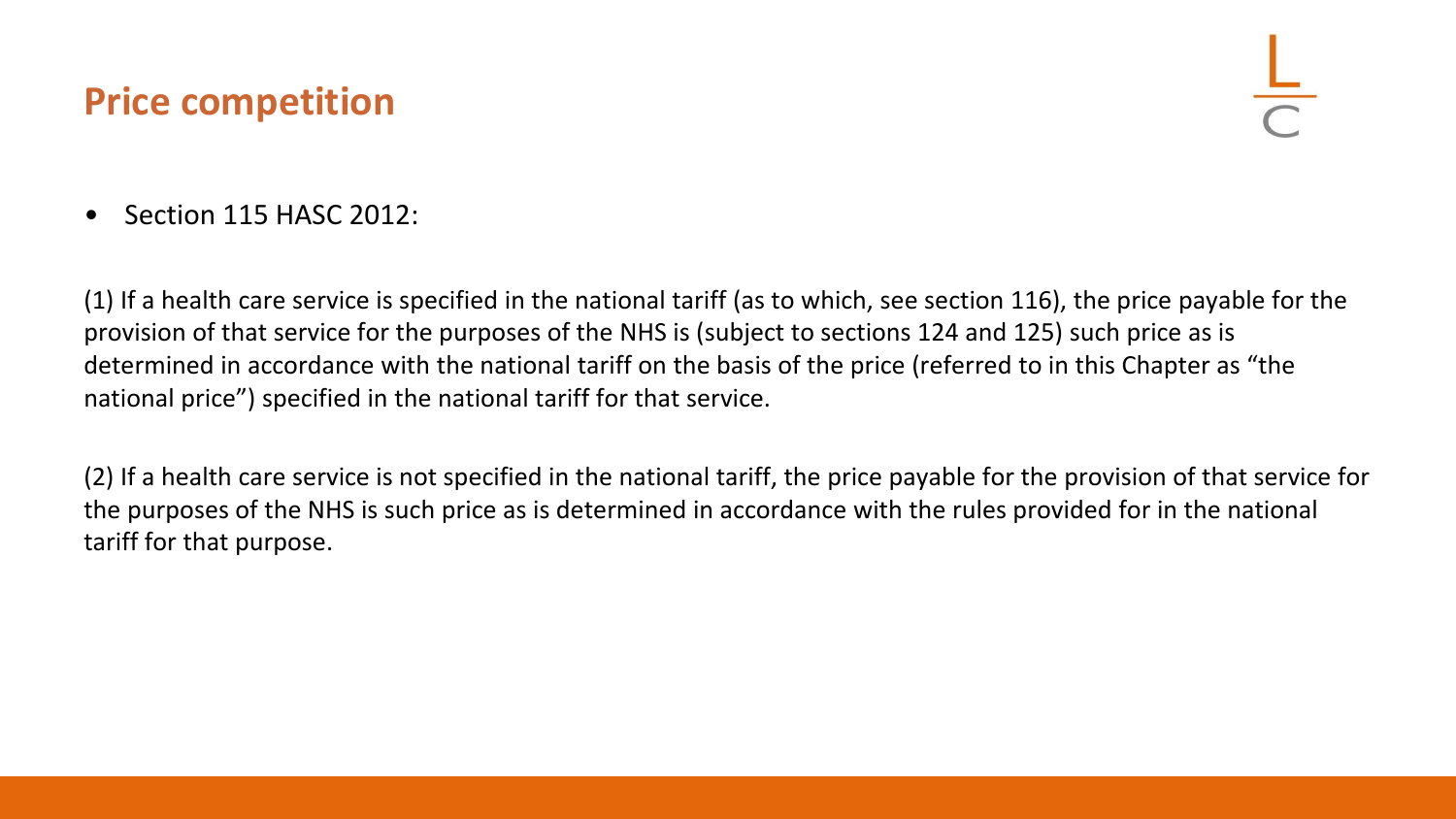## **Price competition (2)**

#### • **Section 116(2) HASC 2012**:

*The national tariff may provide for rules under which the commissioner for a health care service specified in the national tariff and the providers of that service may agree to vary:*

*(a) the specification of the service under subsection 1(a), or (b) the national price of the service*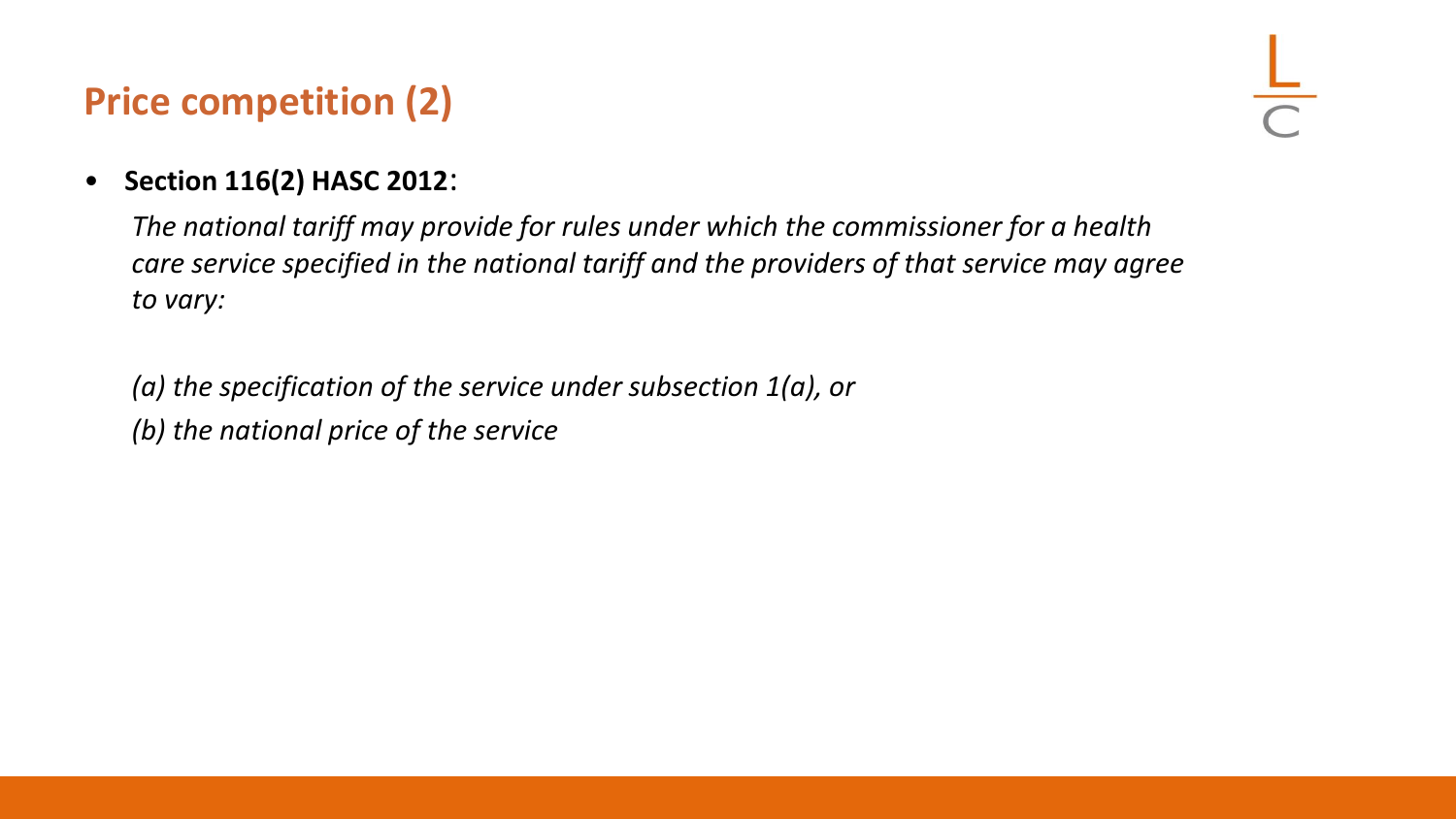### **Price competition (3)**

• **s.124 HASC 2012 and upward only price variation:**

**(1)** The commissioner and provider of a health care service may agree that the price payable to the provider for the provision of the service for the purposes of the NHS in such circumstances or areas as may be determined in accordance with the national tariff for that service as modified in accordance with the agreement.

**(5)** Monitor may approve an agreement under this section only if, having applied the method specified under section 116(1)(d), it is satisfied that, without a modification to the price determined in accordance with the national tariff for that service, it would be uneconomic for the provider to provide the service for the purposes of the NHS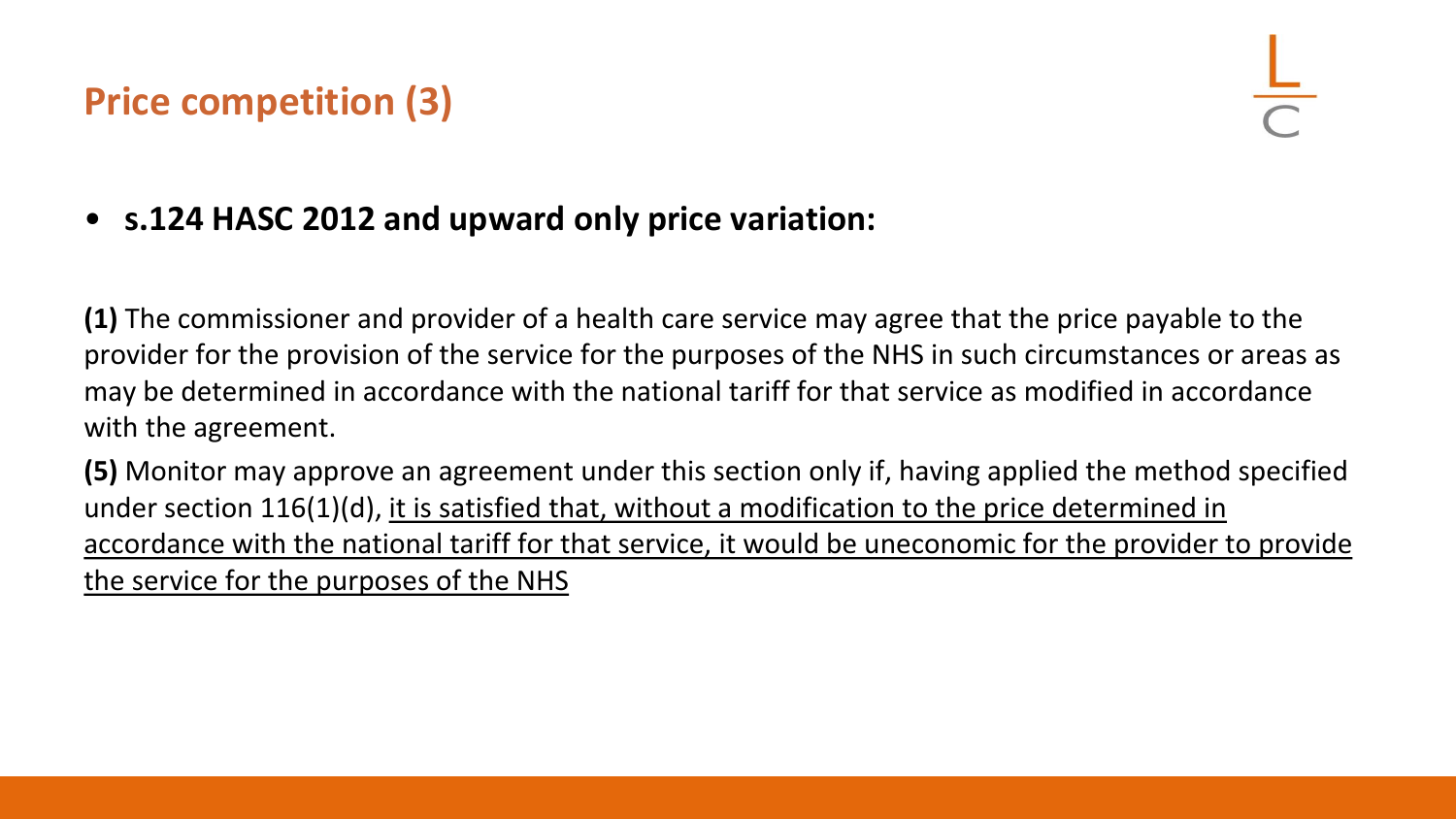#### **PART 2: THE DUTY TO ADVERTISE CONTRACTS FOR HEALTH SERVICES**

- For contracts over E750,000 the Light Touch Regime under the PCRs applies (under Regs 74 – 77)
- But what about non LTR contracts?
- Regulation 5 NHS Procurement Regs:

#### **5.— Award of a new contract without a competition**

(1) A relevant body may award a new contract for the provision of health care services for the purposes of the NHS to a single provider without advertising an intention to seek offers from providers in relation to that contract where the relevant body is satisfied that the services to which the contract relates are capable of being provided only by that provider.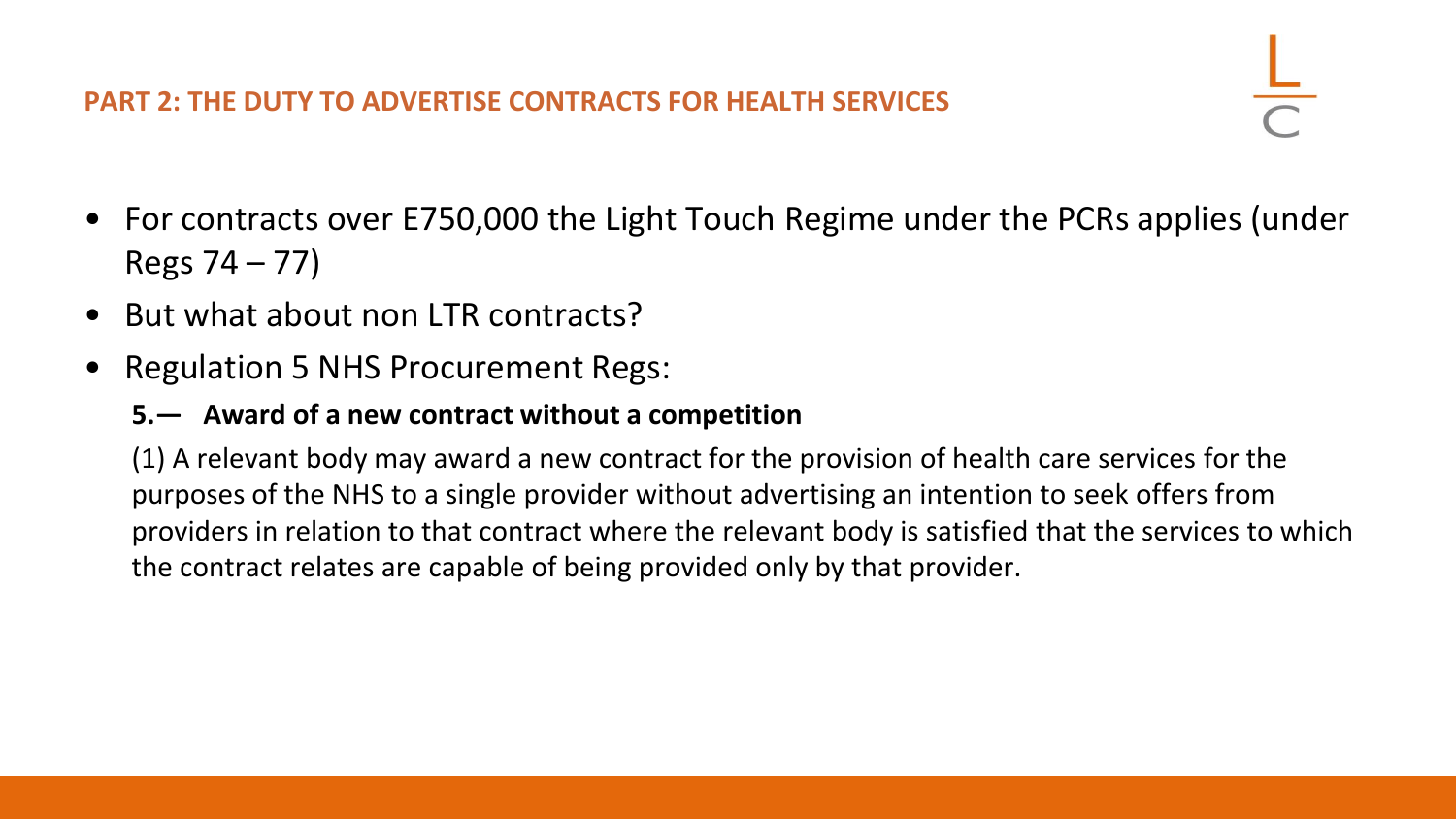## **The duty to advertise (2)**

• Regulation 3(2) of the NHS Procurement Regs: commissioners must:

a) act in a transparent and proportionate way, and

(b) treat providers equally and in a non-discriminatory way, including by not treating a provider, or type of provider, more favourably than any other provider, in particular on the basis of ownership.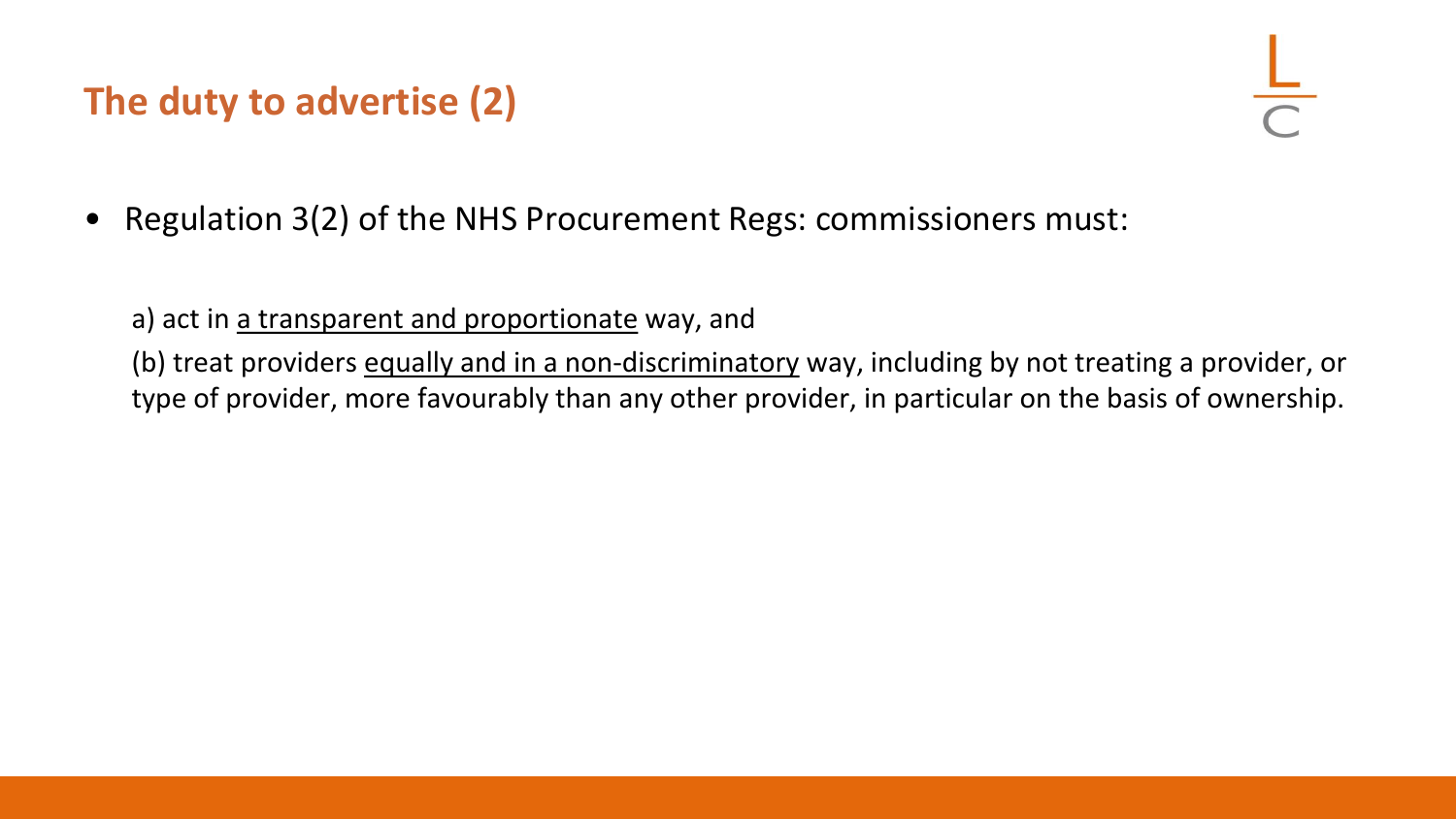### **Duty to advertise (3)**

Explanatory notes to the 2013 NHS Procurement Regs:

*"*We have removed the words that inadvertently created that the impression that there were only very narrow circumstances in which commissioners could award a contract without competition. Monitor's guidance on the Regulations will make clear that we are continuing the same approach as now under the Principles and Rules for Co-operation and Competition".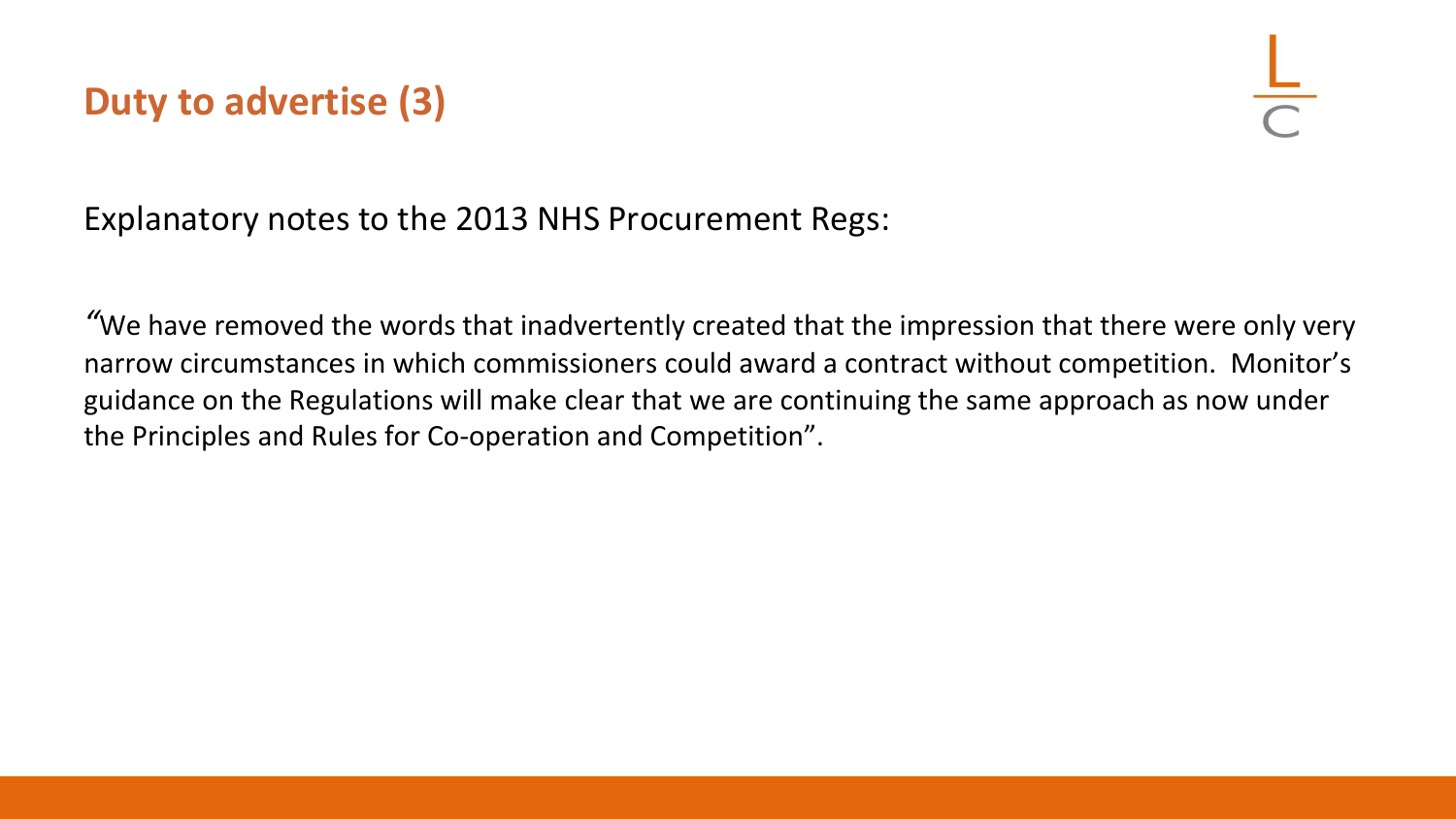## **Monitor's guidance regarding no advertising/competition**

"• Where there is only one provider that is capable of providing the services in question. In these circumstances, the Procurement, Patient Choice and Competition Regulations make it clear that a commissioner can award a contract to a single provider without publishing a contract notice

• Where a commissioner carries out a detailed review of the provision of particular services in its local area in order to understand how those services can be improved and, as part of that review, identifies the most capable provider or providers of those services

• Where the benefits of publishing a contract notice would be outweighed by the costs of doing so."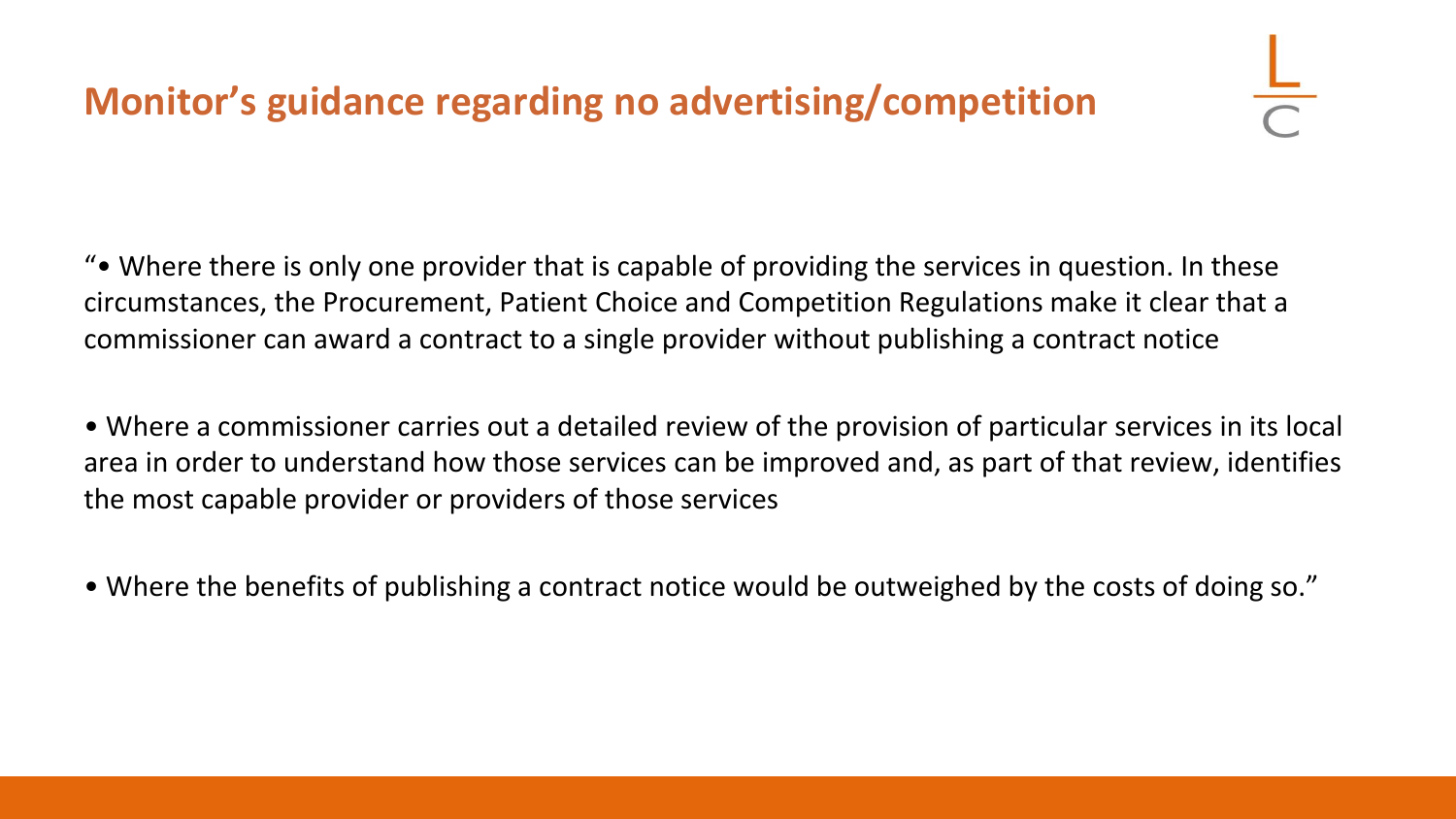## **Limited scope for permissible contract modifications under the PCRs**

The exceptions under Reg 72 PCRs (examples):

- Review clauses which "*do not provide for modifications or options that would alter the overall nature of the contract"*
- Unforeseen circumstances "where the modification does not alter the overall nature of the contract"
- Non-substantial modifications which do not "change the economic balance of the contract or the framework agreement in favour of the contractor in a manner which was not provided for in the initial contract or framework agreement"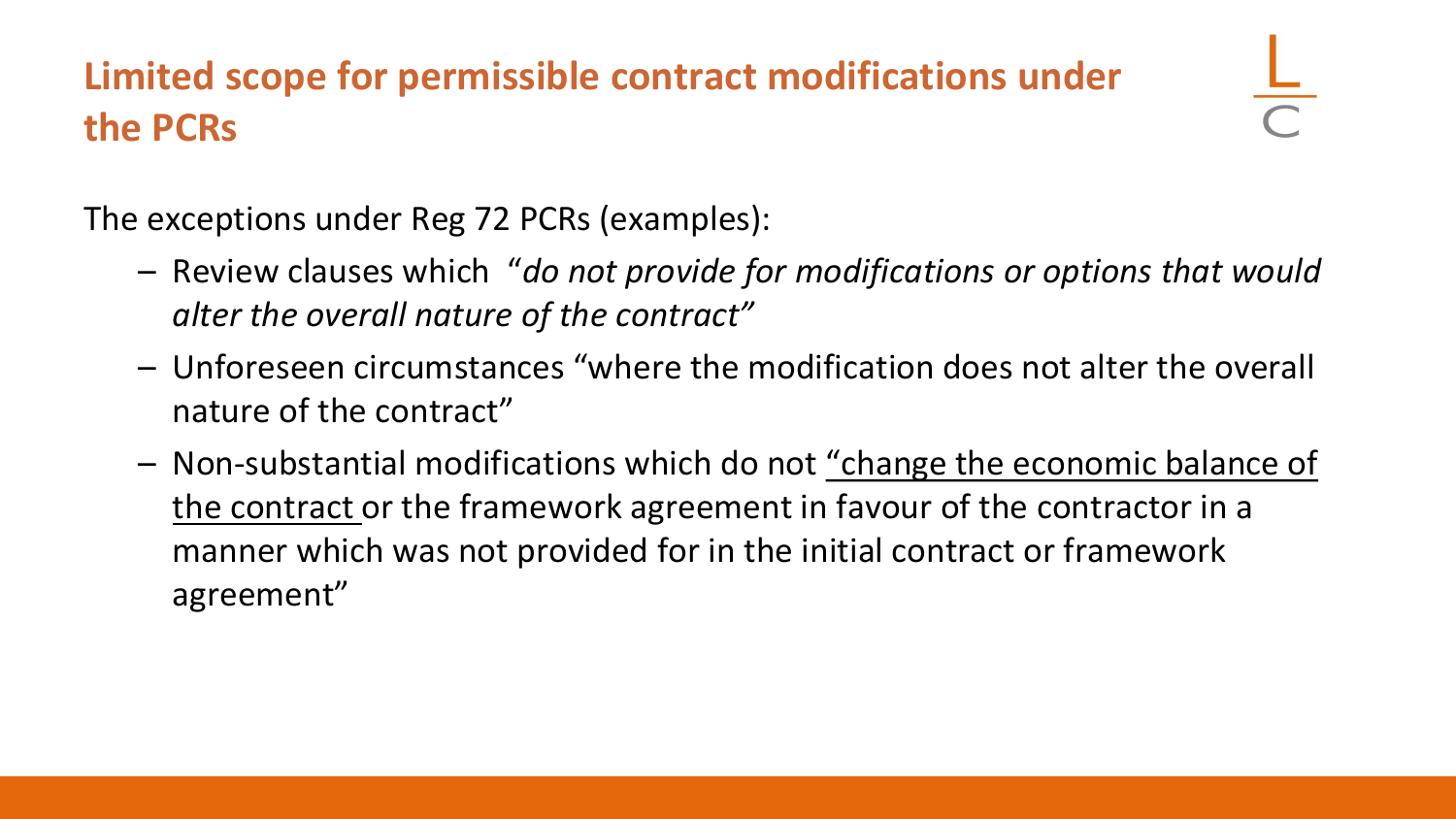## **When is it permissible not to advertise under the PCRs?**

#### • **PCRs Reg 32(1):**

"(c) insofar as is strictly necessary where, for reasons of extreme urgency brought about by events unforeseeable by the contracting authority, the time limits for the open or restricted procedures or competitive procedures with negotiation cannot be complied with."

#### • **PCRs Reg 32(2)(a):**

"where no tenders, no suitable tenders, no requests to participate or no suitable requests to participate have been submitted in response to an open procedure or a restricted procedure, provided that the initial conditions of the contract are not substantially altered and that a report is sent to the Commission where it so requests"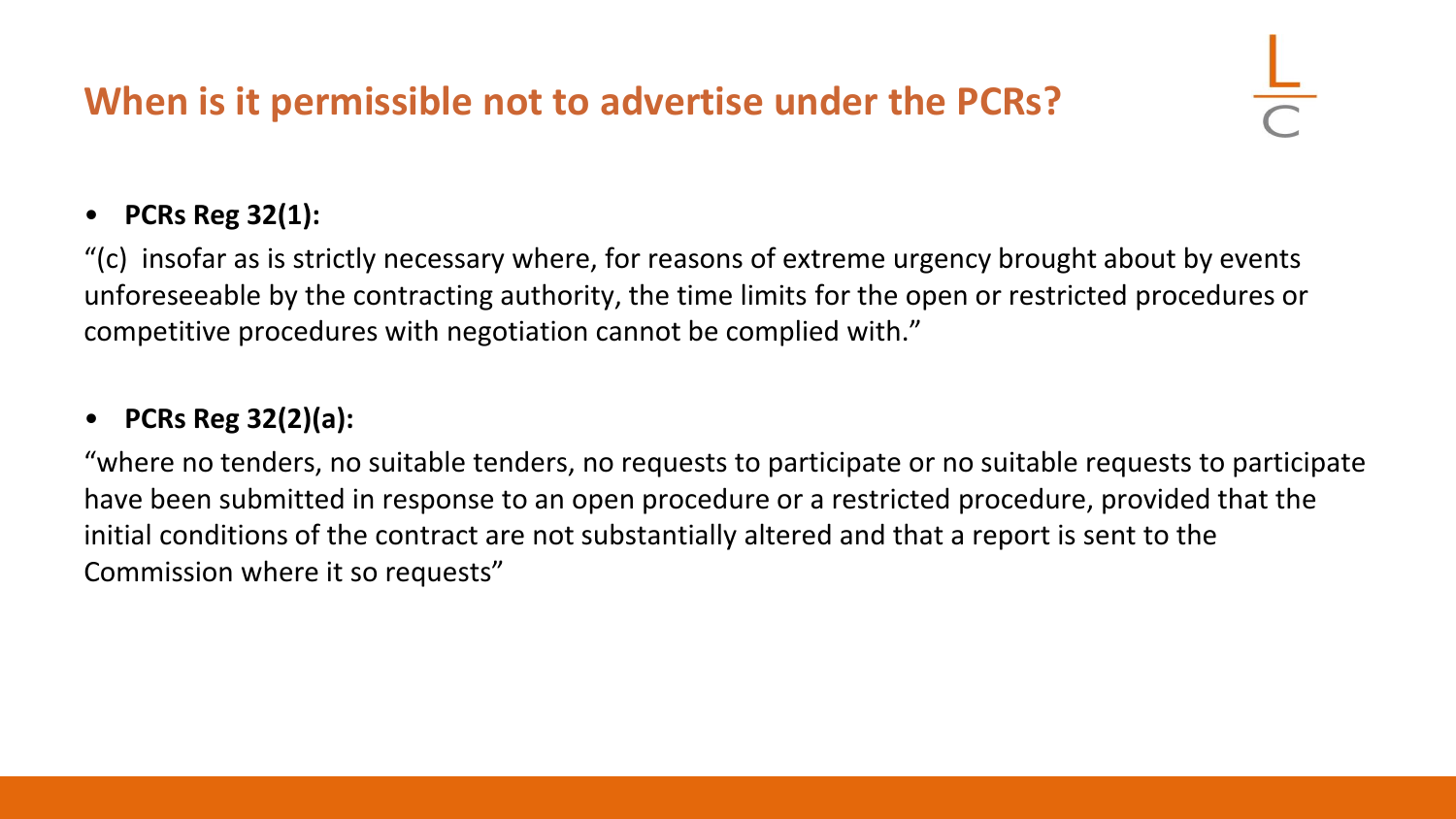#### **PART 3: REMEDIES**

 $rac{L}{C}$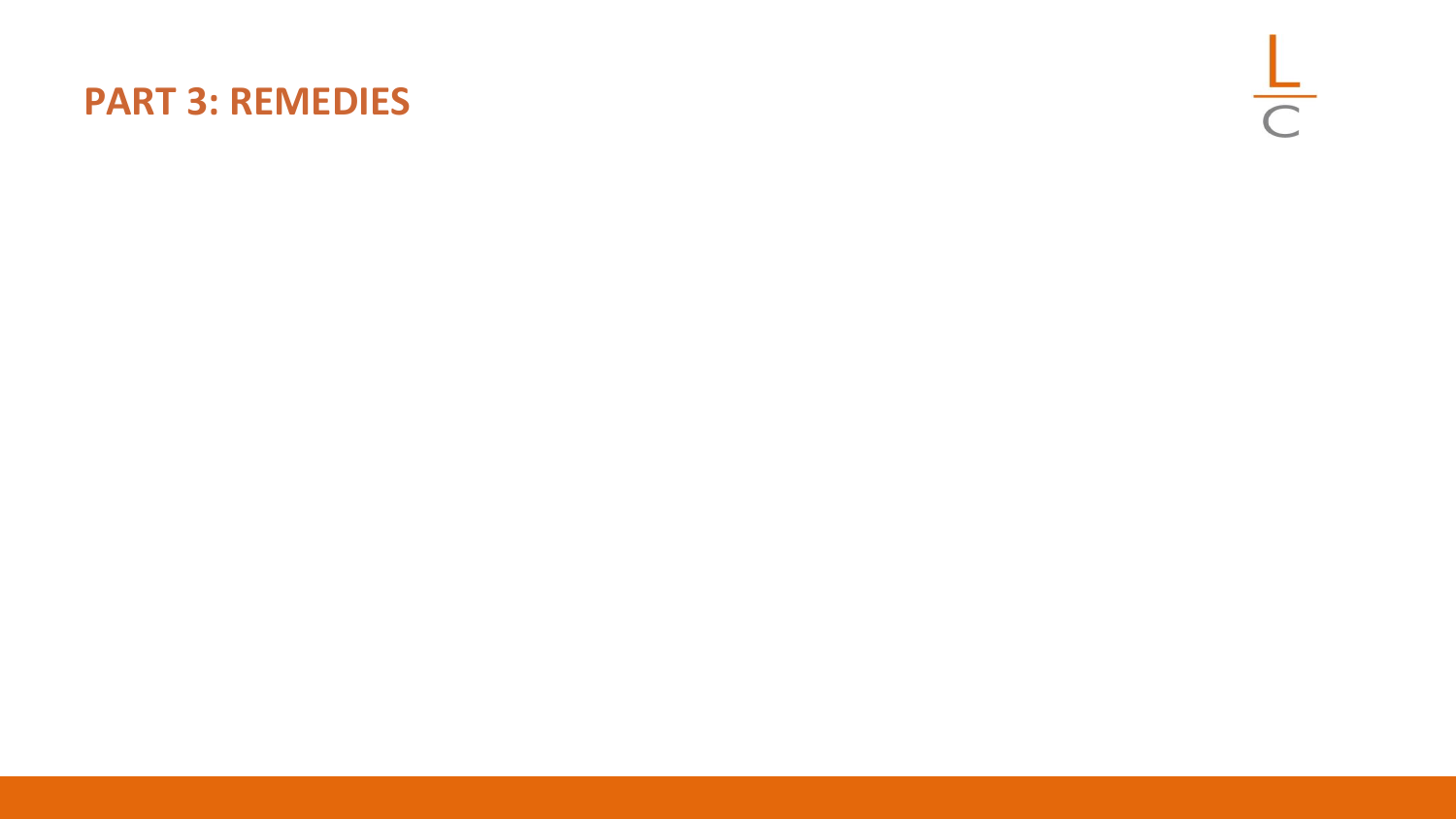### **Damages for breach of the NHS Procurement Regs?**

#### • **S.76(7) HASC 2012**:

*"A failure to comply with a requirement imposed by regulations under section 75 which causes loss or damage is actionable, except in so far as the regulations restrict the right to bring such an action"*

#### • **Reg 17 NHS Procurement Regs**:

*"A person who has brought an action under the Public Contracts Regulations 2015 or the Concession Contracts Regulations 2016 for loss or damage may not bring an action under section 76(7) of the Health and Social Care Act 2012 in respect of the whole or part of the same loss or damage"*

• N**ote s.9 Limitation Act**: 6 year limitation period? "an action to recover any sum recoverable by virtue of any enactment shall not be brought after 6 years from the date of the cause of action"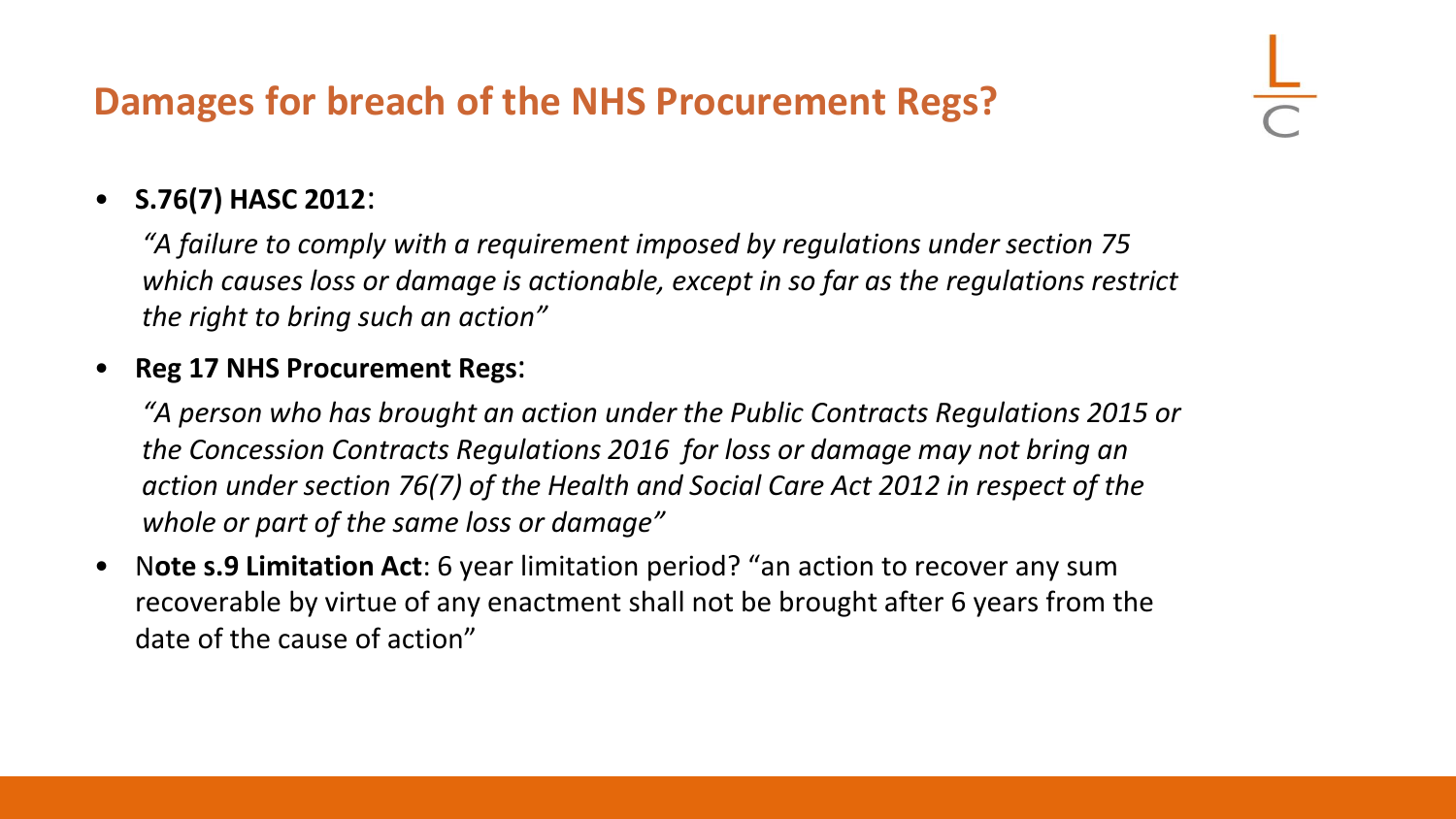## **Does a complaint to Monitor constitute an alternative remedy to JR?**

• Reg 13 PCRs and Monitor's discretion to investigate:

*(1) Monitor may investigate a complaint received by it that a relevant body has failed to comply with a requirement imposed by regulations 2 to 12, or by regulations 391 , 42 or 43 of the 2012 Regulations (choice of health service provider);*

*(2) Monitor may on its own initiative investigate whether a relevant body has failed to comply with a requirement imposed by regulation 10.*

*(3) Monitor may not investigate a matter which is raised by a complaint under paragraph (1) where the person making the complaint has brought an action under the Public Contracts Regulations 2015 or the Concession Contracts Regulations 2016 in relation to that matter*.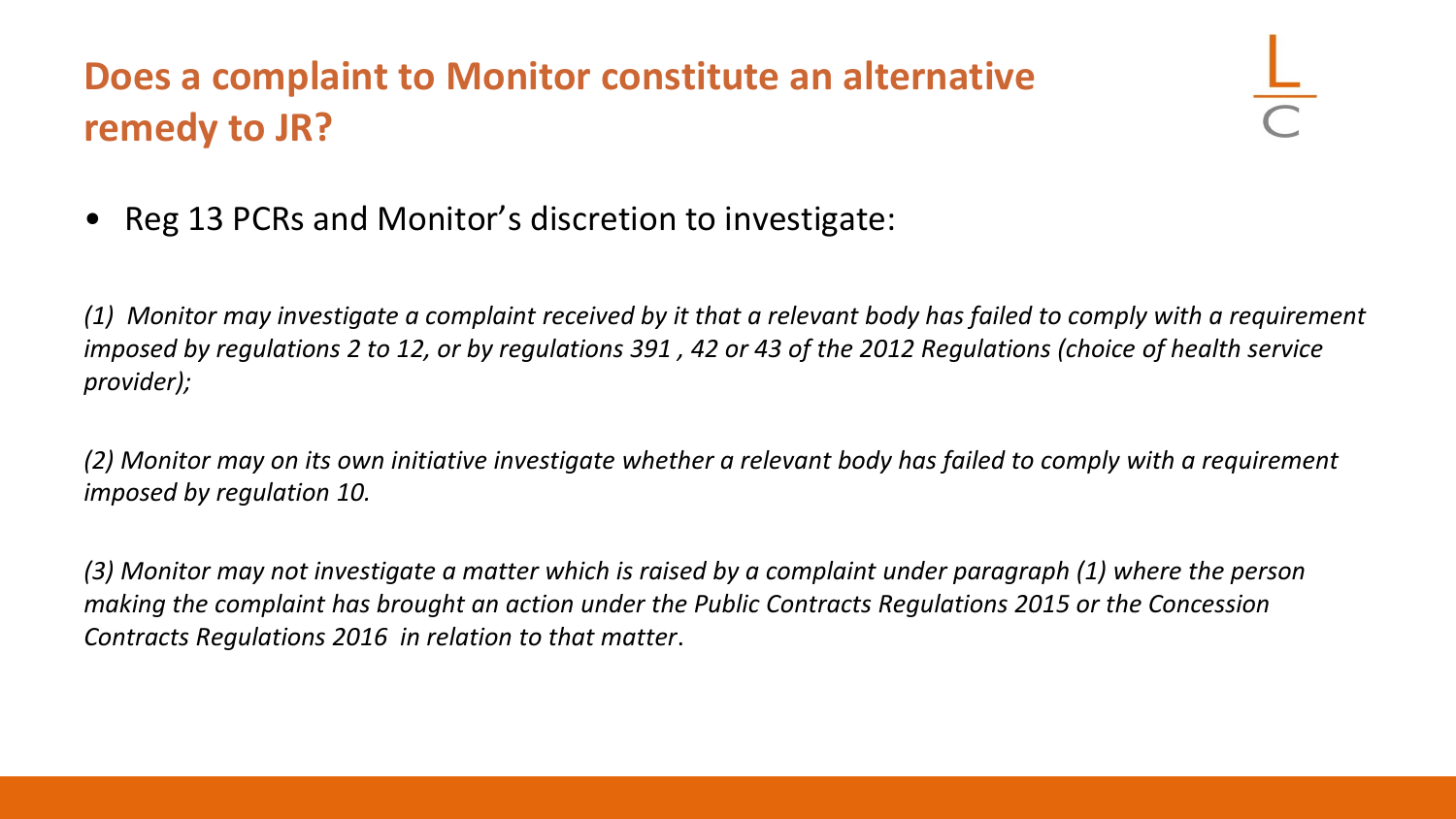#### **Monitor's guidance re enforcement**

*Our key consideration will be the expected benefit of our work for health care service users. When we decide whether to devote resources to a matter, we will consider all types of benefits that our actions may generate or protect. Such benefits may include:*

- *Direct benefits to health care service users. We will consider the impact of our actions on the quality of health care services, access to care and value for money spent on health care. We will consider both the short and longer-term impact of our proposed interventions.*
- *Indirect benefits to health care service users. We will consider whether a particular action in one area may lead to wider, more general benefits to health care service users. This might arise by reducing the likelihood of any future breaches by the commissioner in question. This might also arise, for example, by prompting positive changes in the general behaviour of commissioners, providers or health care service users. for health care service users, resulting in future policy improvements.*